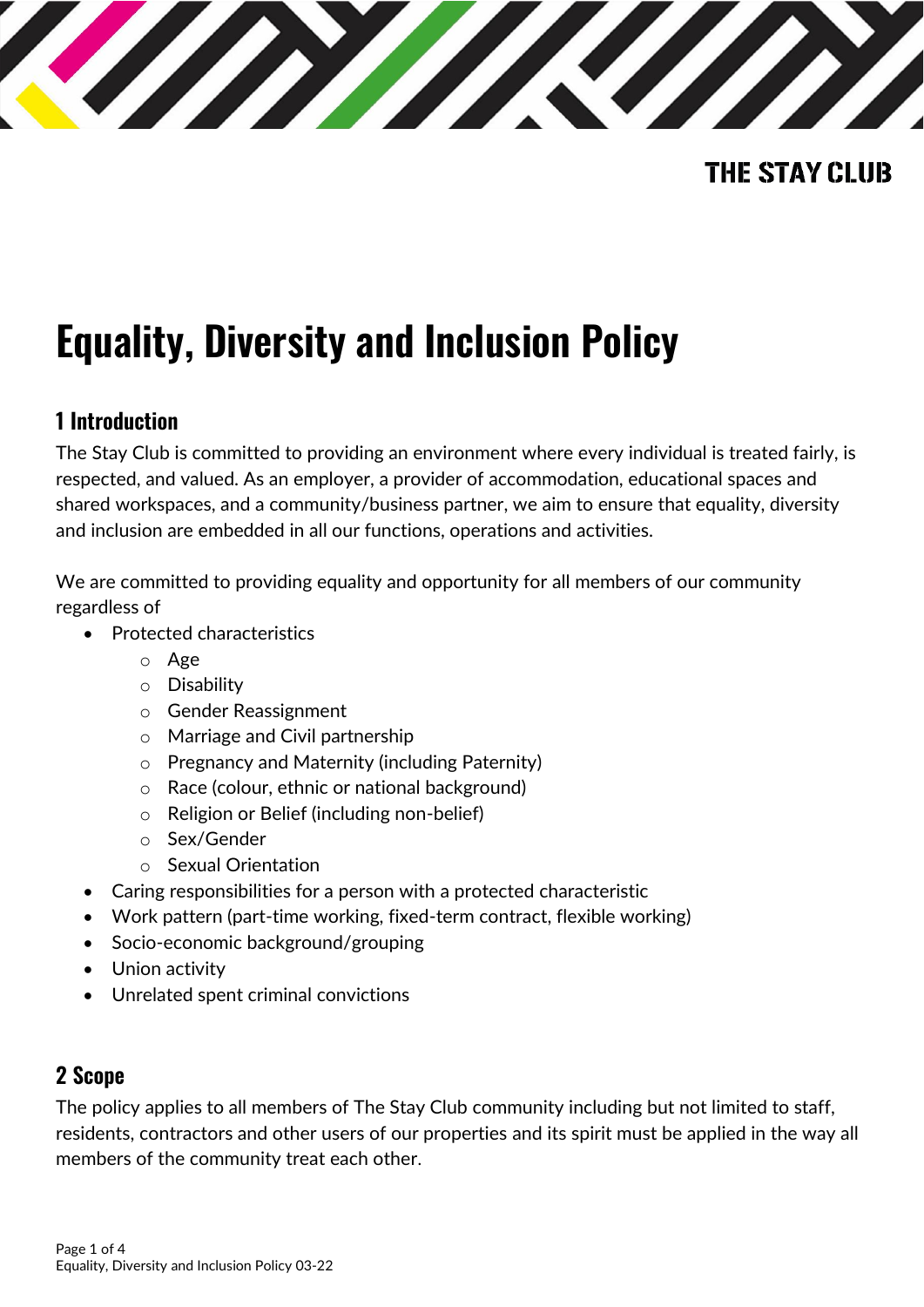## **3 Compliance and guidance**

Key relevant acts and regulations

- Equality Act 2010
- Employment Relations Act 1999
- Human Rights Act 1998
- Rehabilitation of Offenders Act 1974

## **4 Policy aims**

We will seek to

- Encourage equality, diversity and inclusion within our community as they are good practice and make business sense.
- Create a community free of bullying, harassment, victimisation and unlawful discrimination, and promote dignity and respect for all.
- Create a community where individual differences and the contributions of all members of the community are recognised and valued. This commitment includes training managers and employees about their rights and responsibilities. All staff should understand they, as well as The Stay Club, can be held liable for acts of bullying, harassment, victimisation, and unlawful discrimination, in the course of their employment, against fellow workers, residents, clients, suppliers and the public.
- Take seriously complaints of bullying, harassment, victimisation, and unlawful discrimination by all members of the community and any others during The Stay Club's activities. Such acts will be dealt with as misconduct under the grievance and/or disciplinary procedures or under accommodation, rental or other similar agreements, and appropriate action will be taken. Serious complaints could amount to gross misconduct and lead to dismissal without notice or termination of accommodation, rental or similar. Furthermore, sexual harassment may amount to both an employment rights matter and a criminal matter, such as in sexual assault allegations.
- Make opportunities for training, development, and progression available to all staff, who will be helped and encouraged to develop their full potential, so their talents and resources can be fully utilised to maximise the efficiency of the organisation.
- Make decisions concerning staff being based on merit (apart from any necessary and limited exemptions and exceptions allowed under the Equality Act 2010).
- Review employment practices and procedures when necessary to ensure fairness and update them and the policy to take account of changes in the law.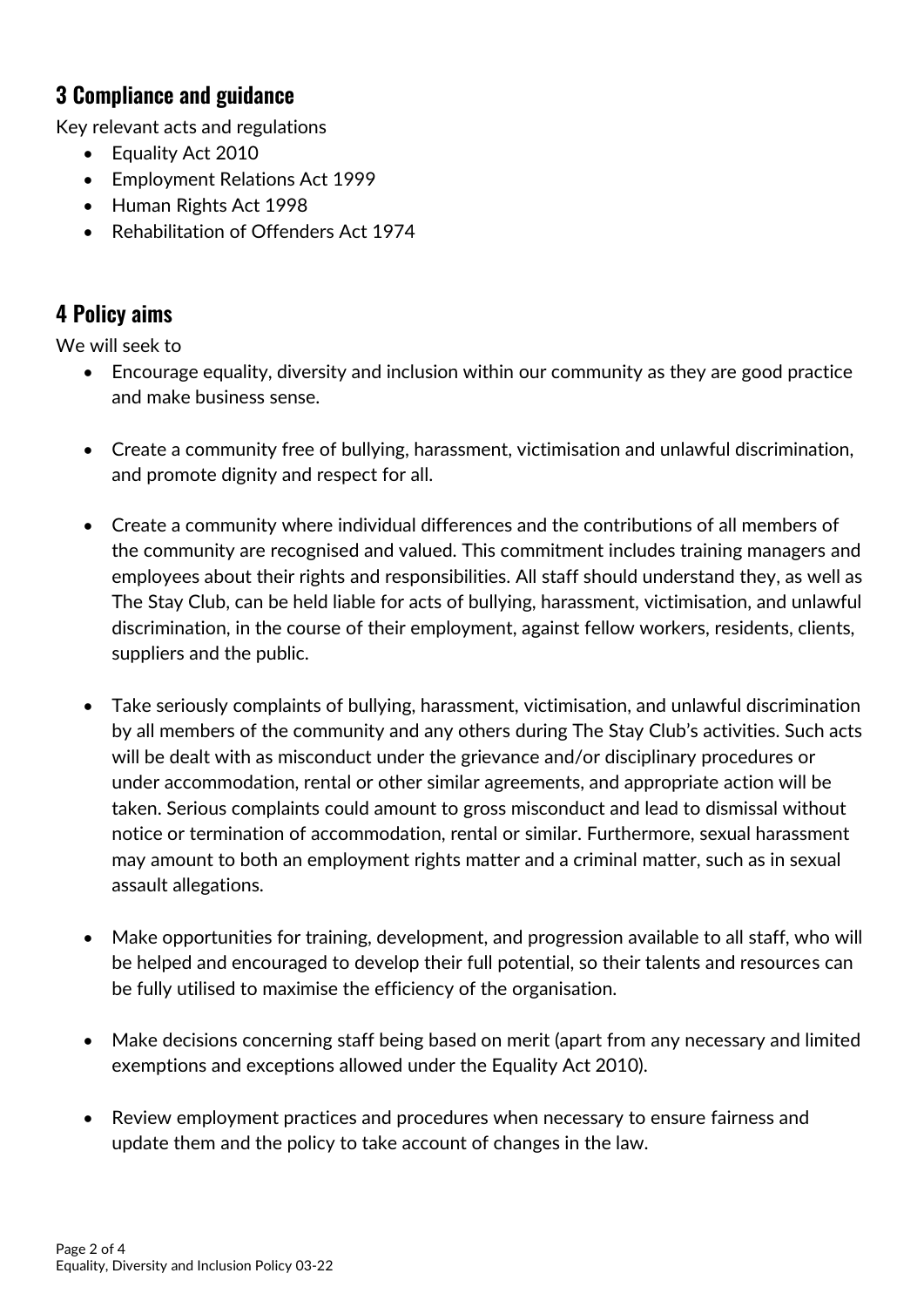- Ensure that our premises and/facilities are accessible and that provisions for reasonable accommodations are made to ensure access for people with disabilities as far as reasonably possible.
- Monitor the make-up of the workforce regarding information such as age, gender, ethnic background, sexual orientation, religion or belief, and disability in encouraging equality and diversity, and in meeting the aims and commitments set out in this Policy. Monitoring will also include assessing how this Policy and any supporting action plan(s), are working in practice, reviewing them annually or as required, and considering and taking action to address any issues.

## **5 Key roles and responsibilities**

The Stay Club recognises that all its staff, residents and other members of the community have a responsibility to ensure that their actions comply with both the requirements and the spirit of the policy, however the following details the specific responsibilities of key role holders

#### **5.1 All staff**

All staff members are responsible for

- Demonstrating behaviour and actions that are inclusive and that do not discriminate unlawfully.
- Cooperating with measures introduced to ensure equality of opportunity and nondiscrimination.
- Responding positively to differing needs and circumstances of members of the community and acknowledging and valuing the differences, experiences, and contributions of all members of the community.
- Challenging unacceptable behaviour.
- Raising concerns about unlawful discrimination with their line manager or a trusted manager.

#### **5.2 Line managers**

Line managers are responsible for

- Promoting the word and spirit of this policy through their actions.
- Ensuring their staff are aware of this policy and their responsibilities.
- Implementing this policy in the day-to-day management of their staff and business activities.
- Identifying and responding to equality, diversity and inclusion related staff development needs.
- Managing and dealing promptly with issues relating to potential discrimination including seeking appropriate advice as required.

Where issues of discrimination affect other members of the community, the relevant departmental or property manager will assume the responsibilities detailed above eg where an issue affects a resident, the relevant Community Manager and where required the Operations Manager will assume the responsibilities above.